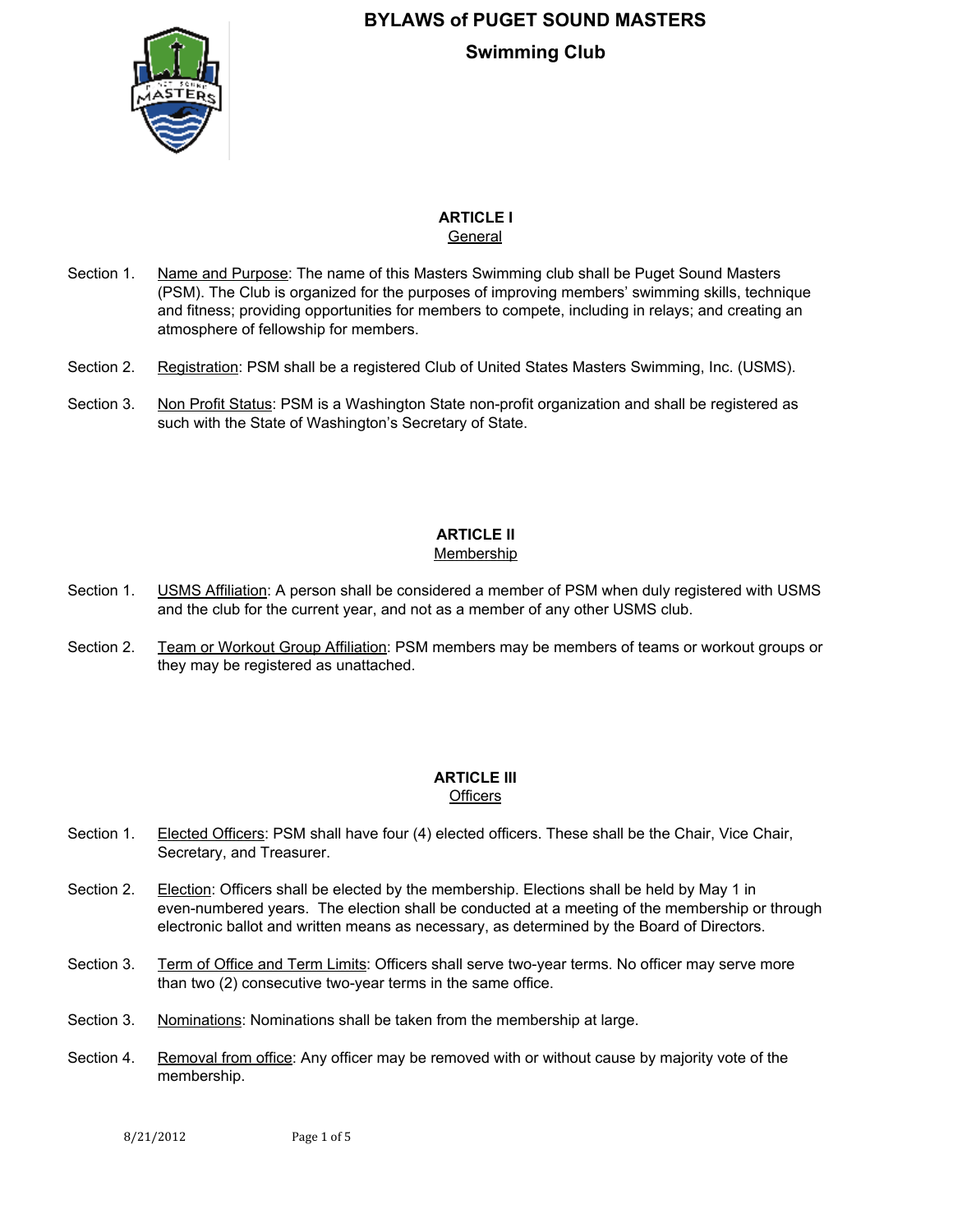

#### **ARTICLE IV** Duties of Officers

- Section 1. Chair: The Chair shall be the chief executive officer of PSM. The Chair shall preside at all meetings of the members and of the Board of Directors. The Chair shall appoint special committees (i.e., committees other than standing committees) as needed, subject to dissolution by either the Chair or the Board of Directors. The Chair shall see to the general and active management of the business affairs of the club and shall see that all orders and resolutions of the Board of Directors are carried into effect. The Chair shall be listed as the club representative on the official USMS club registration document.
- Section 2. Vice Chair: The Vice Chair shall perform the duties and exercise the powers of the Chair at such time as the Chair is unable to act, and such other duties as the Board of Directors shall prescribe.
- Section 3. Secretary: The Secretary shall record the minutes of meetings of PSM membership and of the club Board of Directors. The Secretary shall give notice of all meetings of the membership, Board of Directors and committees as required under the provisions of these Bylaws, and shall perform such other duties as may be prescribed by the Board of Directors or the Chair. The Secretary shall keep copies of the Bylaws, meeting minutes, and all related club documents.
- Section 4. Treasurer: The Treasurer shall supervise the receipt of all club moneys and funds and shall supervise the deposit of the same in the financial institutions designated by the Board of Directors and in the name and to the account of the club. Such funds shall be paid out only as may be directed by the Board of Directors. The Treasurer shall keep or cause to be kept full and accurate books of account and shall make such reports of such official financial transactions of the club as may from time to time be required by the Board of Directors, and shall perform such other duties as may be prescribed by the Board of Directors. The Treasurer shall assure that all necessary IRS Tax forms and Washington State forms are filed in a timely manner.

## **ARTICLE V**

### Board of Directors

- Section 1. Composition: The PSM Board of Directors shall be comprised of (1) the elected officers; (2) the immediate past Chair; (3) the chairs of the standing committees; and such other persons as designated from time to time by the voting members of the Board of Directors.
- Section 2**.** Standing Committees: Standing committees shall be formed as deemed necessary by the Board of Directors.
- Section 3. Compensation: The Board of Directors shall serve without compensation.
- Section 4. Vacancies: The Vice Chair shall fill a vacancy in the office of the chair. Any other vacancy on the Board shall be filled by a majority vote by the Board of Directors. Should the immediate Past Chair choose not to serve, that position should remain vacant.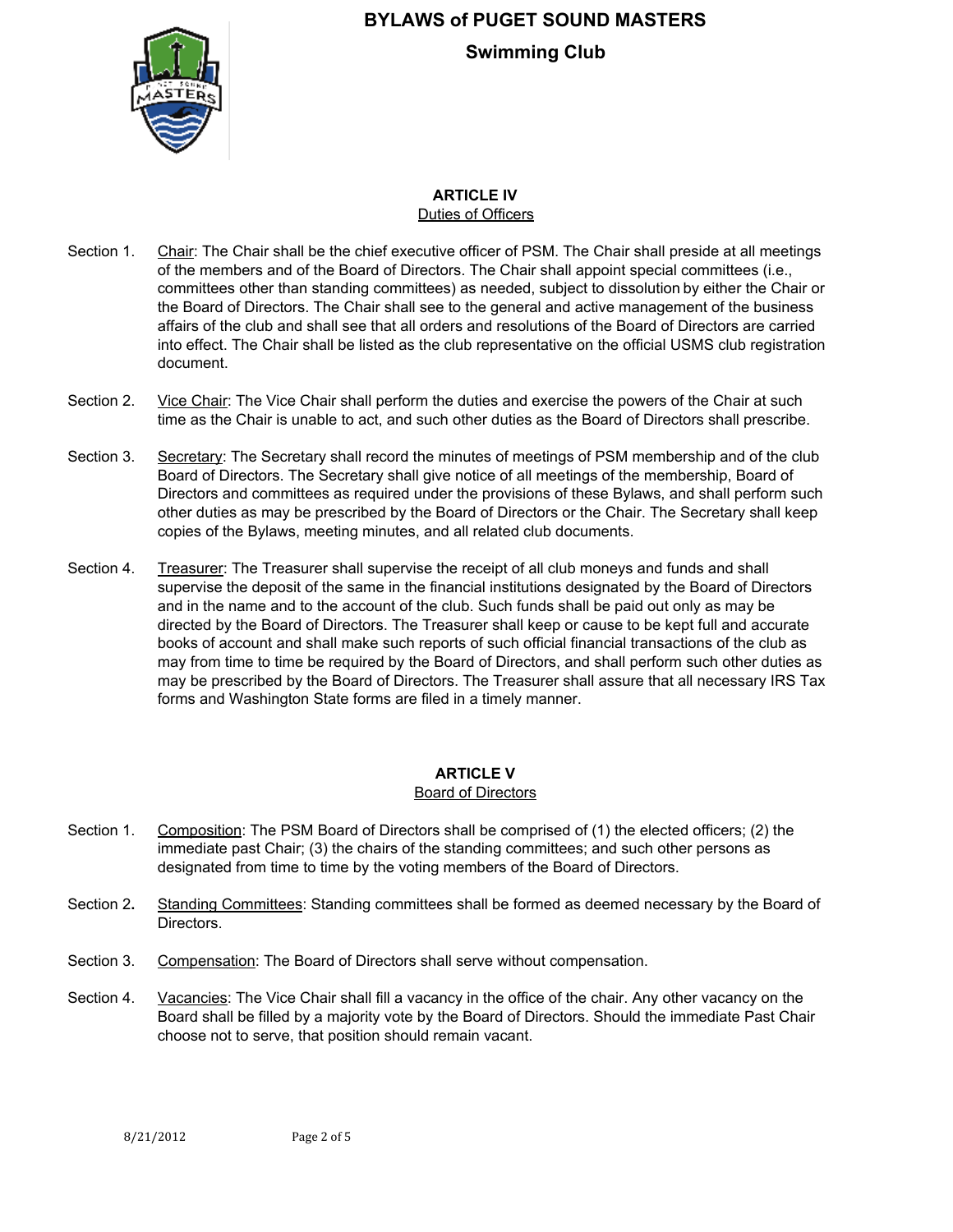

Section 5. Removal from office: Any director may be removed from office with or without cause by majority vote of those members present at a regular or special meeting of the membership. The removal shall be without prejudice to the contract rights, if any, to the person so removed. Before removal, the director must be given reasonable notice prior to the impending vote and a reasonable opportunity to speak on his/her own behalf.

### **ARTICLE VI** Meetings

- Section 1. Conduct: Meetings shall be conducted according to the current edition of Robert's Rules of Order.
- Section 2**.** Notification: Announcement of any meeting shall be distributed via customary electronic methods and written means as necessary so as to give all members at least ten (10) days advance notice. In the case of a special meeting, the purposes for which the meeting is called shall be indicated.
- Section 3. Quorum: A quorum for the transaction of business at any meeting shall be a majority of the number of directors currently serving on the Board of Directors.
- Section 4. Annual Meeting: The Board of Directors shall determine the time and location of an annual meeting of the members. Each attending member shall have one (1) vote.
- Section 5**.** Business Meetings: The Board of Directors shall hold a minimum of one (1) business meeting each year. The Annual Meeting may be used for this purpose. The Board of Directors shall schedule other meetings during the year as needed to conduct club business. Board meetings may be held via teleconference.
- Section 6**.** Special Meetings (Board of Directors): Special meetings of the Board of Directors shall be called when requested by any two directors. Notice of special meetings shall be provided to each director by electronic or written means such that the director receives it not less than three (3) days prior to the meeting.
- Section 7. Special Meetings (Membership): Special meetings of the members may be held on request of the Chair or on the request of any two members of the club.
- Section 8. Emergency Action: The Board of Directors may take emergency action outside a meeting if (1) the action is agreed upon by a majority of the Board of Directors and (2) the Board of Directors determines that it is infeasible or impractical to delay the action to the next meeting. Any such action and the vote of directors shall be recorded as minutes. Such consent shall have the same force and effect as a vote of such directors or members at a regularly convened meeting. Actions taken without a meeting must be reaffirmed by a vote of the Board of Directors at the next meeting.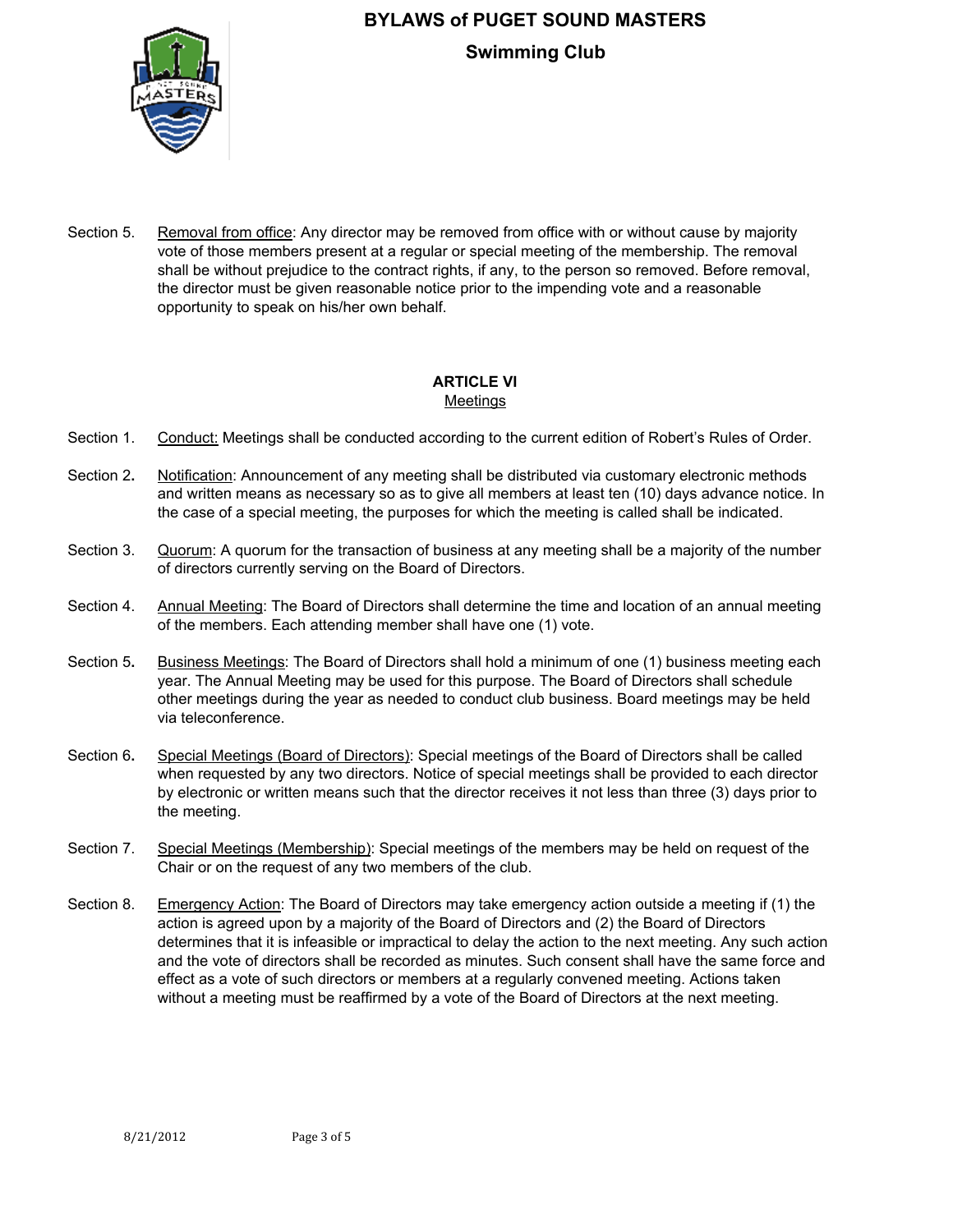

#### **ARTICLE VII** Books and Records

Section 1. Record Keeping: PSM shall keep correct and complete books and records of account, minutes of its meetings, and a record of the contact information for members entitled to vote. Any member may inspect the books and records of the organization at any reasonable time.

### **ARTICLE VIII** Finances

- Section 1**.** Fund Independence: PSM shall have its own bank account and shall not commingle funds with any other entity.
- Section 2. Annual Budget: The Board of Directors shall develop and adopt an annual budget by February 1 of each year.
- Section 3. Fiscal Year: The fiscal year for PSM shall be the calendar year.
- Section 4. Financial Statement: PSM shall produce an annual financial statement consisting of at least an income statement and a balance sheet, based on generally accepted accounting principles.

## **ARTICLE IX**

### **Expenditures**

- Section 1. Budgeted Expenses: The Treasurer is authorized to make payments for any expenses specified in the Annual Budget.
- Section 2. Non-Budgeted Expenses: Payments for expenses not included in the annual budget requires approval by a majority of members of the Board of Directors.